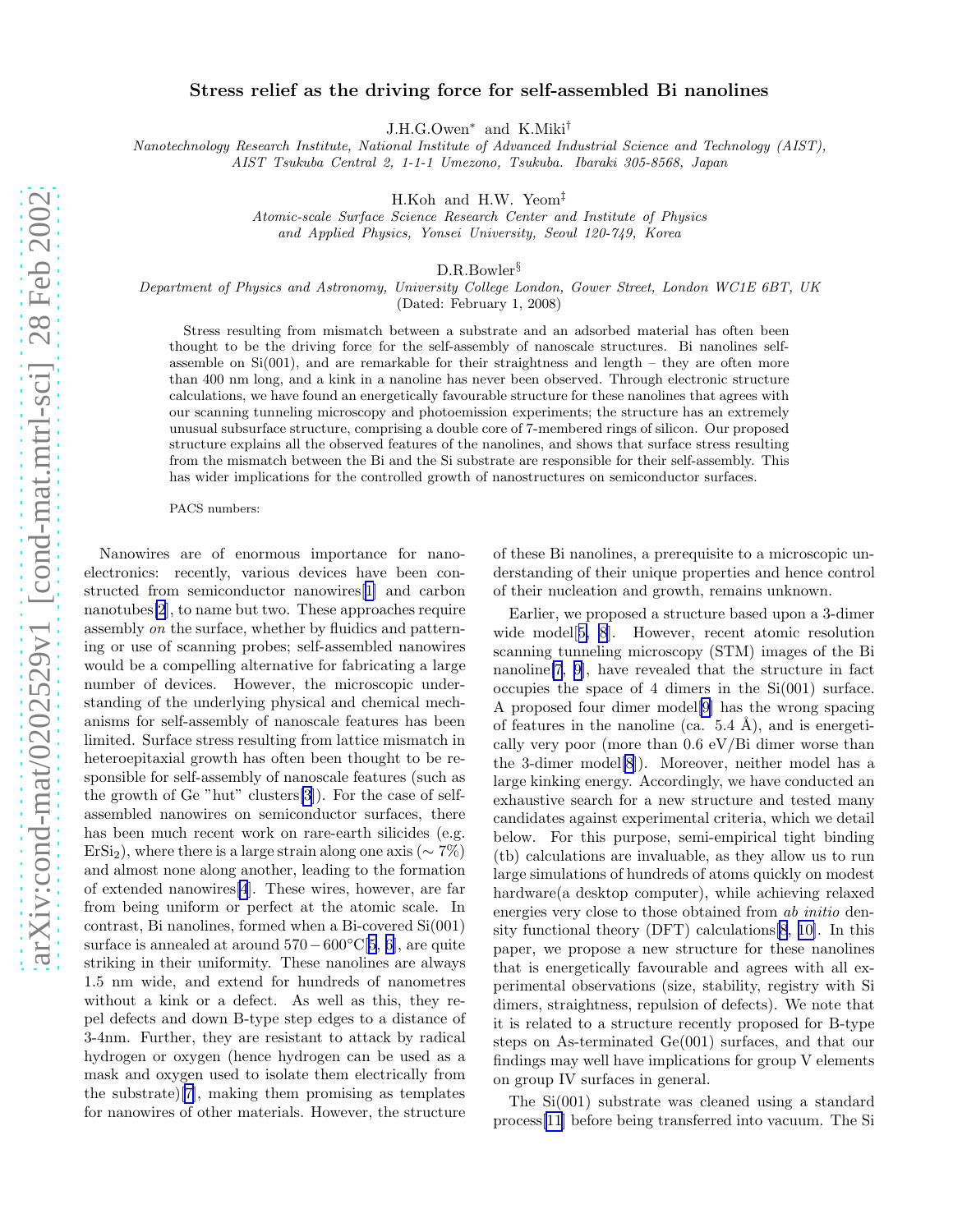

FIG. 1: A 65nm  $\times$  65nm STM image of the Si(001) surface taken at 590◦C, showing 3 Bi nanolines. The black streaks on the surface are rapidly moving defects. Around each nanoline, there is an area free of defects marked by the arrows as "DEZ" (Defect Exclusion Zone). At this sample bias, the nanolines appear dark, at higher biases, the nanoline is bright relative to the silicon.

surface was prepared by flashing repeatedly to 1100◦C for a few seconds, until there was only a small pressure rise. The clean surface was checked with STM before Bi deposition began. Bi was evaporated from an effusion cell, a typical dose being Bi at 470◦C for 10 mins. STM images were taken at the deposition temperature between 570-600◦C, and at room temperature, using a JEOL 4500 XT UHV STM. The high-resolution Bi 5d core-level photoemission spectra, taken at 65 eV photon energy, were measured on the new high-resolution vacuum ultraviolet beam line BL-1C at Photon Factory, KEK, Japan. The overall energy resolution was better than 100 meV. The relative stabilities of the proposed structures were calculated using two electronic structure techniques: for a swift search of possible motifs, tight binding; for accurate energies and structures, density functional theory(DFT). The tight binding calculations were performed with a linear scaling code (an implementation of the Density Matrix Method[[12](#page-3-0)]) using a parameterisation which has been previously validated for Bi-Si interactions[[8\]](#page-3-0); this allowed the large unit cells necessary to model the long range strain effects seen in our STM data. The DFT calculations were performed using the VASP code[[13\]](#page-3-0), using ultrasoft pseudopotentials, a plane wave cutoff of 150 eV (sufficient for energy difference convergence) and a Monkhurst-Pack **k**-point mesh with  $4 \times 4 \times 1$  points. The unit cell used had ten layers of Si, with sixteen atoms in each layer (forming a single dimer row with the  $p(2\times2)$ ) reconstruction) with the bottom two layers constrained to remain fixed and dangling bonds terminated in hydrogen. When comparing energies with different amounts of Bi, we use unit cells of the same surface area, and compare the excess surface energy plus bismuth adsorption energy per Bi dimer[\[8](#page-3-0)].

The Bi nanolines have several notable and unusual features. First, their straightness and perfection. Hundreds of lines have been observed, many over 400 nm long, without a kink being seen, and defects are extremely rare (their straightness can be seen in Fig. 1 and also in previous work[\[5](#page-3-0), [6\]](#page-3-0)). This would suggest that the nanoline has a large kinking energy. Second, the "defect exclusion zone" (DEZ). Low concentrations of Bi embedded in the top layer of Si(001) cause compressive surface stress, and ordered trenches of missing dimer defects form every 8-12 dimers to relieve the stress. Despite being highly mobile at high temperatures, these defects do not come within 3-4 nm of the nanolines – the DEZ. Since the strain field of a missing dimer defect is tensile, the repulsive interaction between the defect and the nanolines suggests that the nanoline strain field should also be tensile, and hence is also a source of stress relief for the embedded Bi. It is likely therefore that the stress induced by the Bi in the top layer of the Si is the driving force for the formation of this unusual structure. Having formed, the nanolines remain after epitaxial islands of Bi have evaporated, indicating increased stability (RHEED experiments found the difference in desorption barrier to be 0.25eV[\[5\]](#page-3-0)). However, the local structure of the Bi in the nanoline appears to be in a simple dimerized form, in the top surface layer. Recent high resolution STM images, such as in Fig[.2](#page-2-0) (a), and previous work $[7, 9]$  $[7, 9]$  $[7, 9]$  $[7, 9]$ show that the nanolines are 4 dimers or  $15.4\text{\AA}$  wide. The bright dimer-like features making up the nanoline lie between the underlying Si dimers, in line with the Si dimer rows. As marked, the spacing between the nanoline features is 6.3 Å. Photoemission spectroscopy experiments, shown in Fig[.3](#page-2-0), find that the Bi 5d core-level spectra of the Bi nanowire is essentially identical to the spectra of the  $(2 \times n)$  phase composed of Bi ad-dimers, with a single well defined spin-orbit doublet. This suggests that the local chemical state and registry of Bi adsorbates for both phases are the same, i.e. that the Bi is in the form of dimers in the top layer of the structure. X-ray photoelectron diffraction (XPD) experiments[\[14](#page-3-0)] confirm the presence of Bi dimers parallel to the Si dimers and find the spacing between them to be  $~\sim 6.3$ Å. Hence, the observed properties of the Bi nanoline must result not from a novel Bi structure, such as a square of Bi atoms, but from an unusual Si substructure, stabilised by the presence of Bi.

A simple model for the line, with two Bi ad-dimers sitting on top of the dimer row, but between two Si dimers, as shown in Fig. [4\(](#page-3-0)a), reproduces most of the aspects of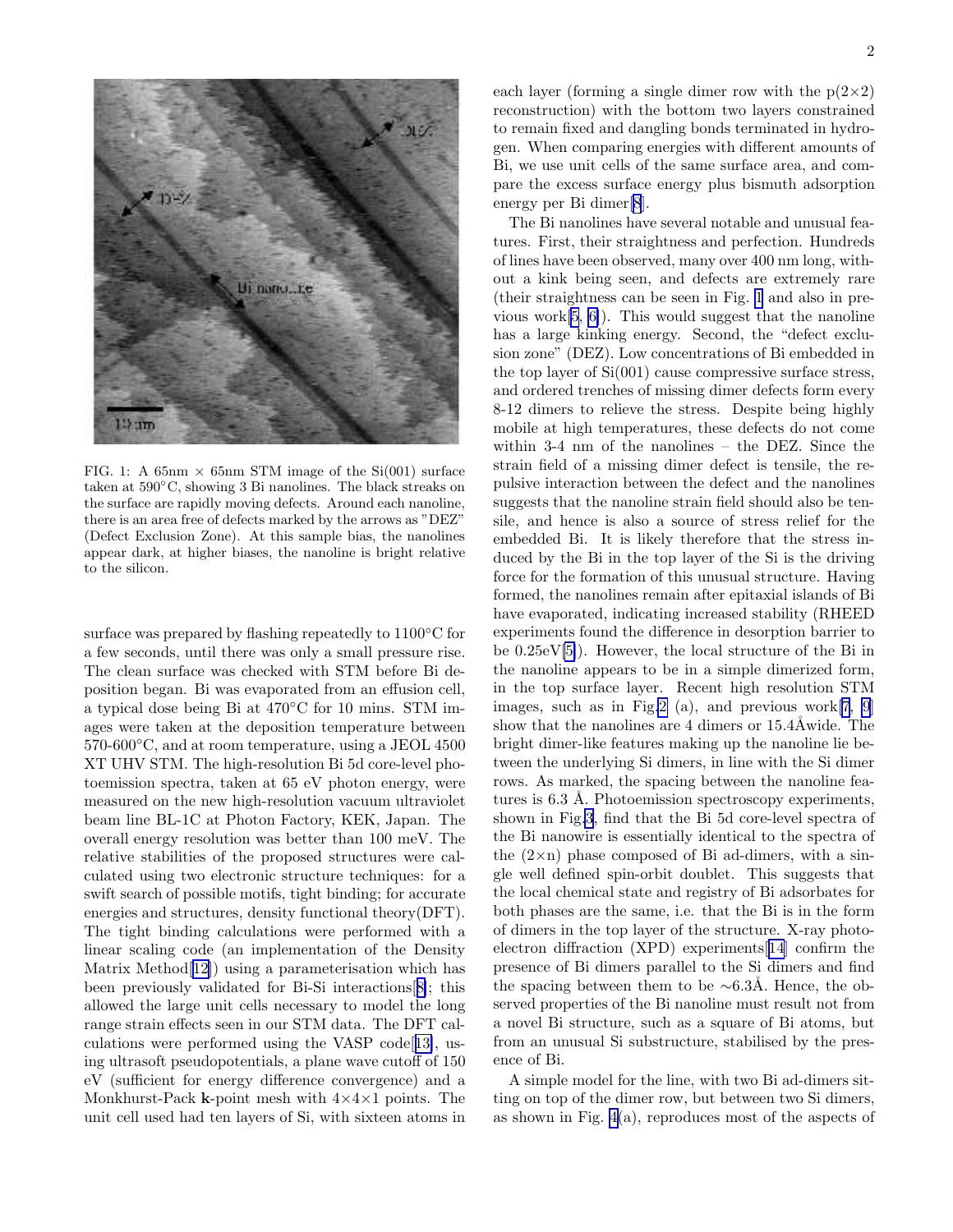<span id="page-2-0"></span>

FIG. 2: (a): A Bi nanoline (on a H-terminated surface). The feature spacing within the nanoline is  $6.3\text{\AA}$ . (H-termination of the background Si dimers makes them easier to resolve, so that the registry of the line relative to the surface can be confirmed.) (b): The side view of our proposed structure has been matched up to the STM cross-section. Dotted lines mark the peak positions, showing that the model and the STM match extremely well.



FIG. 3: The Bi 5d core-level photoemission spectra of the (a) (2×n)-Bi phase, (b) Bi nanoline phase. The raw data are dots and the fitting curves are solid (dotted) lines. The two curves are essentially identical, suggesting that the local bonding of the Bi in the nanoline and in the  $(22 \times nn)$  phase are the same.

the detailed STM data, and is consistent with the PES and XPD data, but is 0.53 eV/Bi dimer less stable than the  $(2 \times n)$  phase, and has no energetic reason to grow long and straight; nor, indeed, is there any reason for the two ad-dimers to remain adjacent. However, our proposed structure may be reached from this simple structure by rearrangement of only a few atoms, illustrated in Fig. [4.](#page-3-0) A simple 2-dimer wide core (equivalent to half of our proposed structure) can be formed by rotation of

the 2nd/3rd layer atoms, so that they lie on the same level. The resulting 2-dimer structure is quite similar to that proposed for the structure of As-Ge double-height B-type steps[\[15](#page-3-0)]. The energy of this structure is lower than the simple ad-dimer model, but the strain field of the core is compressive, the wrong sign for stress relief, and two such cores close together, necessary to form a 4-dimer unit, as shown in Fig. [4\(](#page-3-0)b), repel each other. Removal of four central atoms and rebonding of 1st and 4thlayer Si atoms makes the overall strain field tensile, while keeping all bonds saturated (The terminating species is important; replacement of the two Bi ad-dimers by Si ad-dimers raises the total energy by ∼2eV/dimer). This gives our new proposed structure, shown in Fig. [4\(](#page-3-0)c).

Our proposed structure is energetically very favourable and gives good agreement with all aspects of our experimental findings. In DFT calculations, the energy/Bi dimer is -10.9 eV/Bi dimer, 0.25 eV/Bi dimer lower than the high coverage  $Bi-(2\times n)$  phase. This energy difference agrees very well with the difference in stability as measured by RHEED. Comparison of the structure to an STM profile yields extremely good agreement. A crosssection of the nanoline matched up with the ball-andstick model is shown in Fig. 2(b). The position of the peaks of the Bi dimers line up perfectly with the STM profile. The spacing found from our calculations  $(6.25\text{\AA})$ and the direction of the Bi dimers (parallel to Si dimers) agree extremely well with photoemission spectroscopy and with XPD results[\[14](#page-3-0)]. Moreover, our proposed structure stands out from others that we have tested, in that it explains the other observed features of the Bi nanolines very naturally. The importance of surface strain relief in the formation of this structure is underlined by its increased stability in a surface terminated by Bi dimers. In this case, the total energy of a long tightbinding unit cell was further lowered by ∼0.1 eV/dimer, due to relaxation of the compressive stress in the surface Bi dimers. As expected, the tensile strain field of the nanoline also provides a driving force for the DEZ. Tightbinding calculations on a 32-dimer cell found that single missing dimer defects and step edges interact repulsively with the nanoline out to a range of ∼3 nm, in agreement with the observed DEZ width of 3-4 nm. The extensive distortion down to the fifth layer leads to a large kinking energy  $(3.75 \text{ eV}/\text{kink}$  (tb)) and destabilises the dimers adjacent to the end of the line. The excess energy is 2.6 eV/line end in tightbinding calculations for an isolated line segment. We plan to report detailed calculations on all these features of the nanolines in future work.

In conclusion, we have found an extraordinary structure for the Bi nanoline, which involves extensive reconstruction down to the fifth layer below the surface. Not only is this structure more stable than any other we have calculated, and matches extremely well with criteria drawn from a variety of experimental data, it also has an impressive ability to explain the notable and unusual